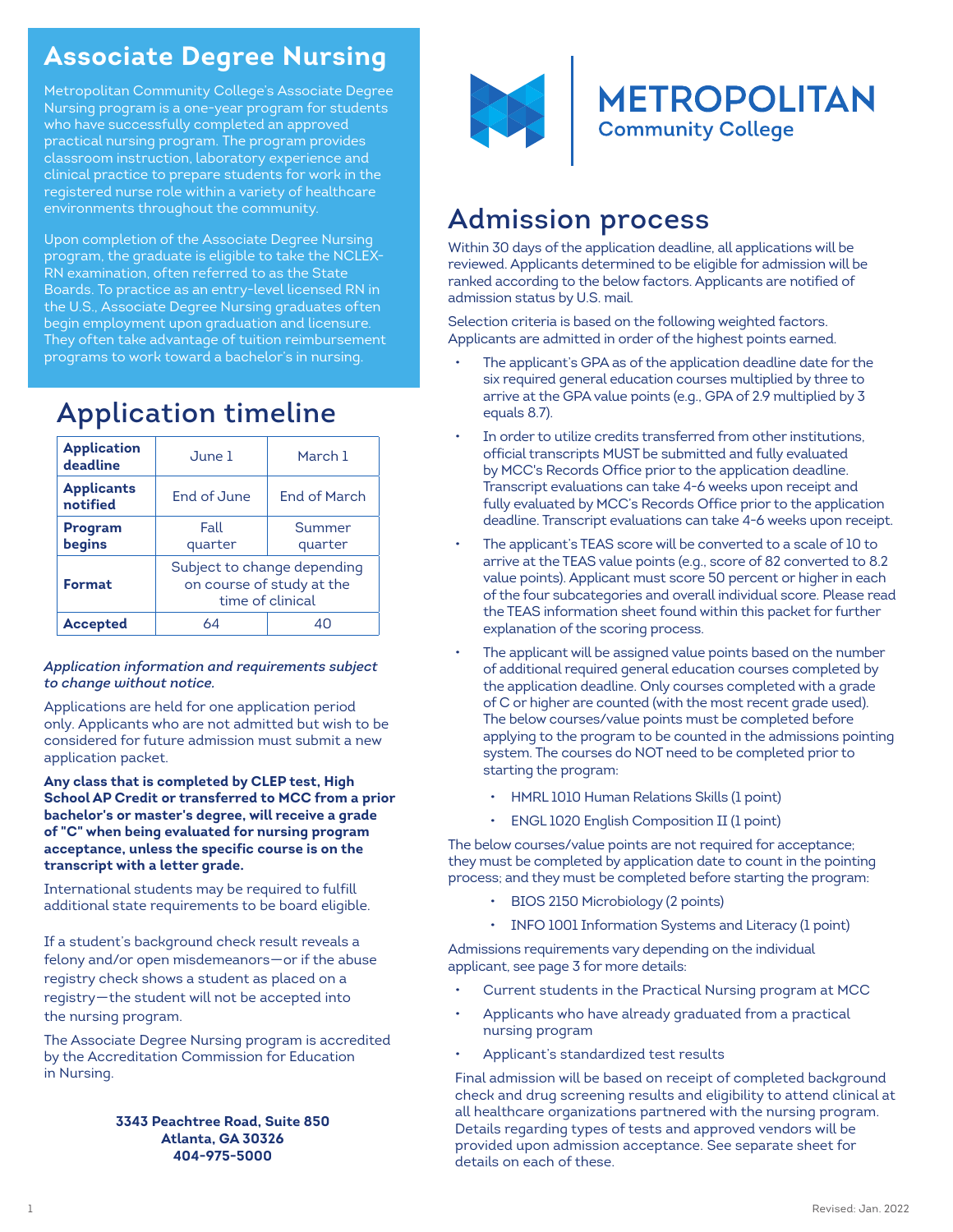## **Requirements** *Prerequisites may exist for general courses. Refer to the College catalog.*

| <b>General Education requirements</b> |                                   | 51.0* credit hours |
|---------------------------------------|-----------------------------------|--------------------|
|                                       |                                   |                    |
| <b>BIOS 2150</b>                      | Microbiology*                     | 6.0                |
| <b>INFO 1001</b>                      | Information Systems and Literacy* | 4.5                |
| <b>BIOS 2310</b>                      | Human Anatomy and Physiology I    | 6.0                |
| <b>BIOS 2320</b>                      | Human Anatomy and Physiology II   | 6.0                |
| <b>CHEM 1010</b>                      | College Chemistry**               | 6.0                |
| <b>ENGL 1010</b>                      | <b>English Composition I</b>      | 4.5                |
| <b>ENGL 1020</b>                      | <b>English Composition II</b>     | 4.5                |
| <b>HMRL1010</b>                       | <b>Human Relations Skills</b>     | 4.5                |
| <b>MATH 1315</b>                      | College Algebra**                 | 4.5                |
| <b>PSYC 1120</b>                      | Human Growth and Development      | 4.5                |

The general education requirement for this degree program exceeds the minimum standard number of hours. For more information, contact Student Services.

\*Must be completed prior to starting RN courses. \*\*See page 4 for approved substitutions.

### **Major requirements for Associate Degree Nursing 57.0 credit hours** (35 ARE EARNED DURING FIRST YEAR PN)

| <b>NURS 2140</b> | <b>Adult Nursing IV</b>                                        | 5.0 |
|------------------|----------------------------------------------------------------|-----|
| <b>NURS 2150</b> | <b>Adult Nursing V</b>                                         | 5.0 |
| <b>NURS 2210</b> | Professional Role of the Nurse                                 | 1.0 |
| <b>NURS 2310</b> | Mental Health Nursing II                                       | 5.0 |
| <b>NURS 2410</b> | Family Nursing II                                              | 5.0 |
| <b>NURS 2520</b> | Concepts of Health Assessment and Therapeutic Interventions II | 1.O |

For a complete description of courses, visit mycatalog.mccneb.edu.

It is recommended students keep a copy of all required paperwork. Copies of paperwork will not be available after the end of the quarter.

*All course grades must be a C or higher.*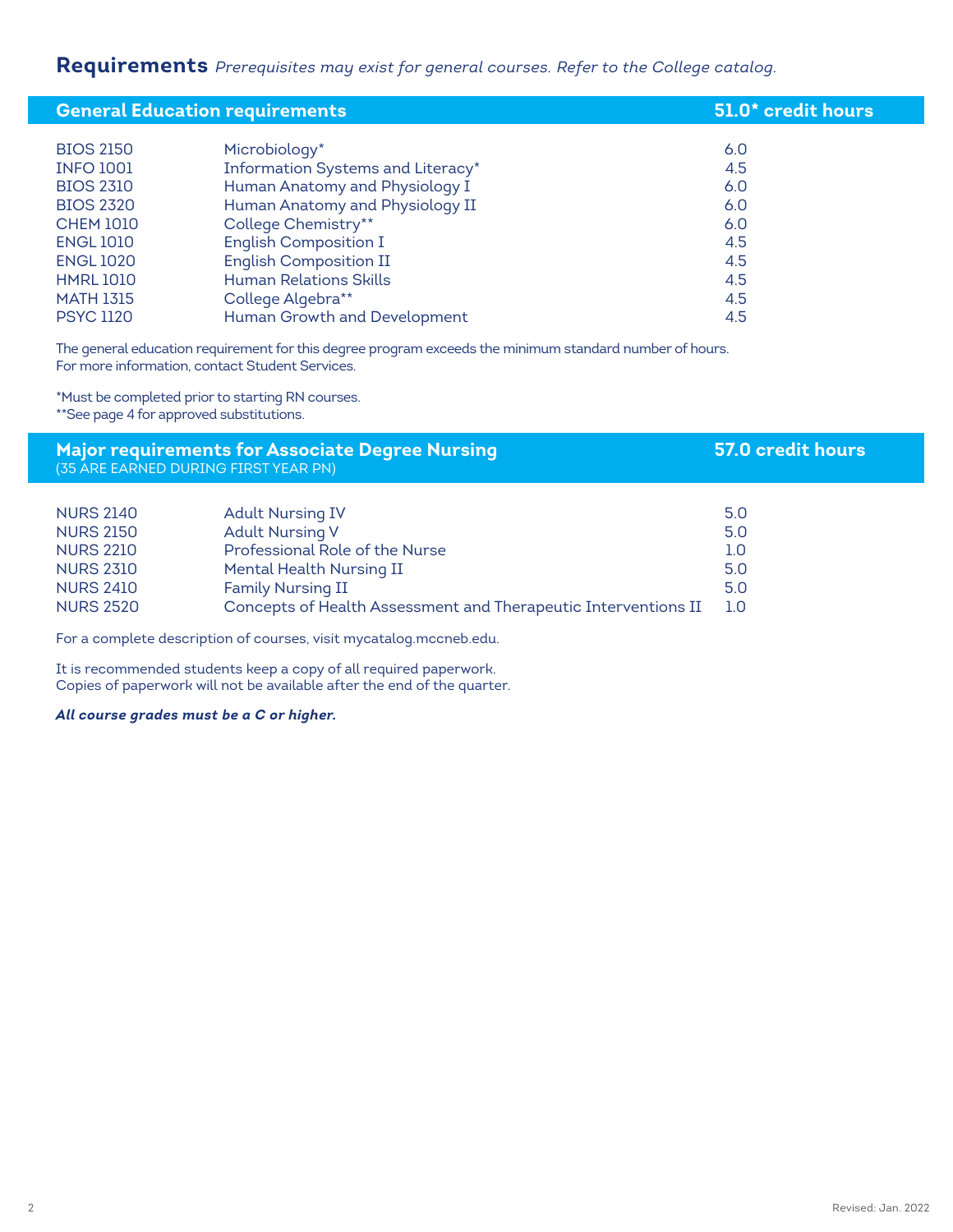**For continuing PN students on the 1+1 track (current MCC students in the PN program who wish to continue through the Associate Degree Nursing program), the following requirements must be met by the application deadline to be considered for admission:**

- Submit a completed application form through an MCC academic advisor (required for continuation)
- Provide an unofficial MCC transcript with application
- Be in good standing in MCC's PN program and scheduled to graduate on time
- Hold a minimum MCC cumulative GPA of 2.0
- Complete the following pre-entrance courses (with a minimum grade of C; the most recent grade will be used in selection/ranking): BIOS 2310, BIOS 2320, CHEM 1010, ENGL 1010, MATH 1315 and PSYC 1120

| <b>Begin PN courses</b> | <b>PN</b> graduates | <b>PN license</b> | <b>Eligible to enter</b><br><b>ADN</b> courses |
|-------------------------|---------------------|-------------------|------------------------------------------------|
| Fall<br>Mav             |                     | Sept. 1           | <b>Fall quarter</b>                            |
| <b>Spring</b>           | <b>November</b>     | March 1           | <b>Summer quarter</b>                          |

PN students admitted in the fall quarter will be eligible for continuation in the following fall quarter ADN class.

PN students admitted in the spring quarter will be eligible for continuation in the following summer quarter ADN class.

**PN students must complete BIOS 2150 and INFO 1001 with a grade of C or higher prior to beginning ADN classes.**

**For applicants who have already graduated from a practical nursing program, the following requirements must be met by the application deadline to be considered for admission:**

- **• Submit a completed application form through an MCC academic advisor**
- Possess a current license for Nebraska or compact state (ncsbn.org) as a practical nurse and submission of official verification from the state
- Complete Test of Essential Academic Skills (TEAS) with a score of 50 percent or higher in each of the four subcategories and overall individual score. Please read the TEAS information sheet found on pages 7-8 within this packet for further explanation of the scoring process Submit official transcripts from all previously attended colleges, other than MCC; including those from your practical nursing program
- Hold a minimum MCC cumulative GPA of 2.0 (if coursework has been completed at MCC)
- Complete the following pre-entrance courses (with a minimum grade of C; the most recent grade will be used in selection/ranking): BIOS 2310, BIOS 2320, CHEM 1010, ENGL 1010, MATH 1315 and PSYC 1120
- Successfully complete a standardized test of nursing competency (as determined by the nursing program at MCC) if the applicant has been a PN for more than five years or has received certification from somewhere other than MCC
- **• The following two courses must be completed prior to the start of nursing courses: BIOS 2150 and INFO 1001**
- Copy of high school diploma/transcripts or GED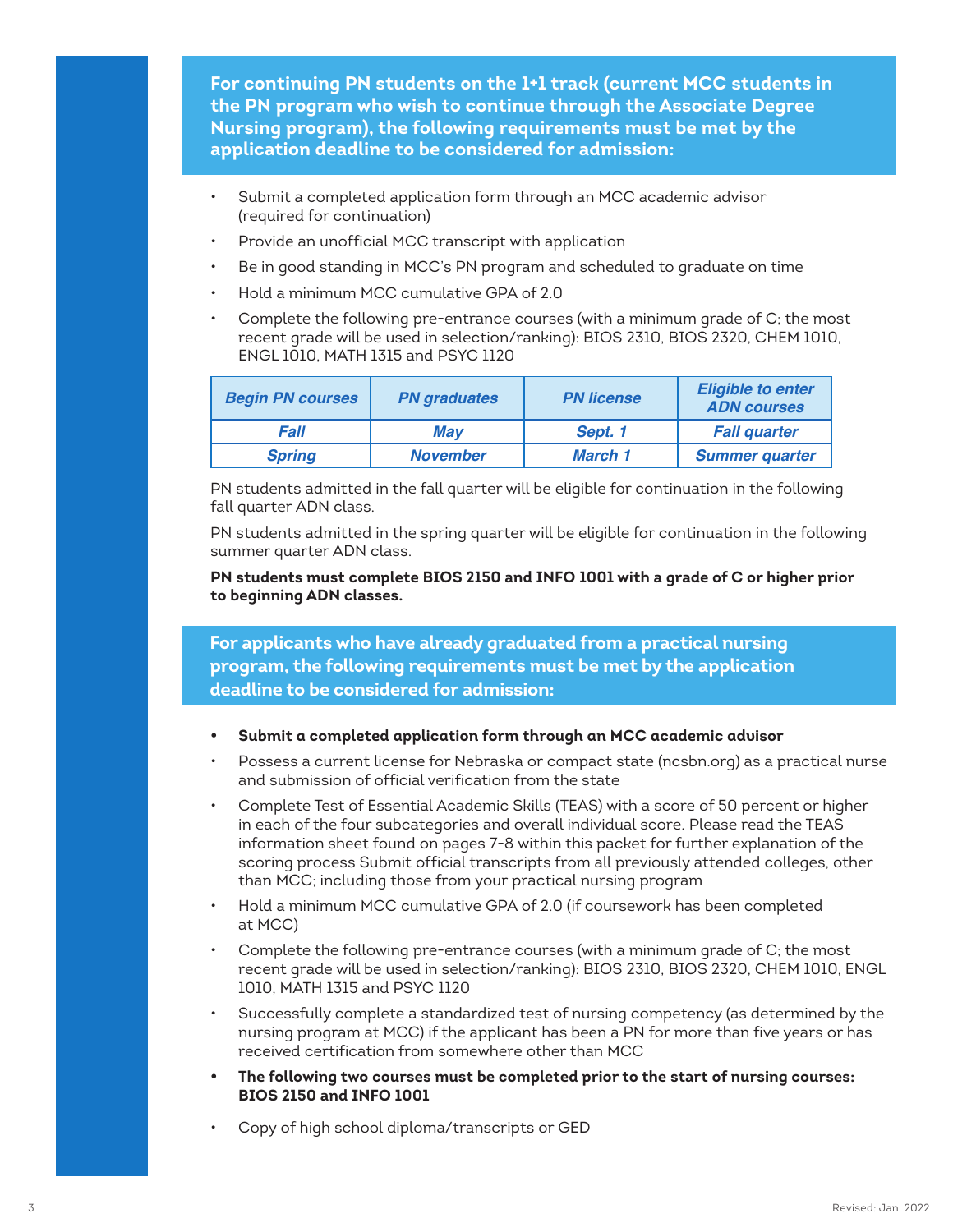#### **Admission requirements for all students**

If accepted, applicants must have the following by orientation:

- Healthcare provider or Professional Rescuer CPR certification (contact Jenny Hank at jhank@mccneb.edu with any questions concerning this certification)
- Copy of all immunizations: Varicella; Tetanus (within 10 years); MMR; Hepatitis B; TB; annual flu shot and \*COVID vaccine
- COVID vaccine *\*if required by clinical affiliated partner agreements*

| $\Box$<br>Dose<br>Date<br>.<br>. |  |
|----------------------------------|--|
|----------------------------------|--|

Dose 2 Date

**Booster** <u>Date</u> Date **Date** 

• Medical exam form (obtained upon acceptance)

#### **Substitutions**

- CHEM 1010 College Chemistry (substitutions: CHEM 1210 and CHEM 1211; CHEM 1212; or CHEM 1220)
- ENGL 1010 English Composition 1 (substitution: none)
- MATH 1315 College Algebra (substitutions: MATH 1310 (by 2021 deadlines) MATH 1420; MATH 1430; MATH 2410 or MATH 2411; MATH 2412; or MATH 2510)
- PSYC 1120 Human Growth and Development (substitution: none)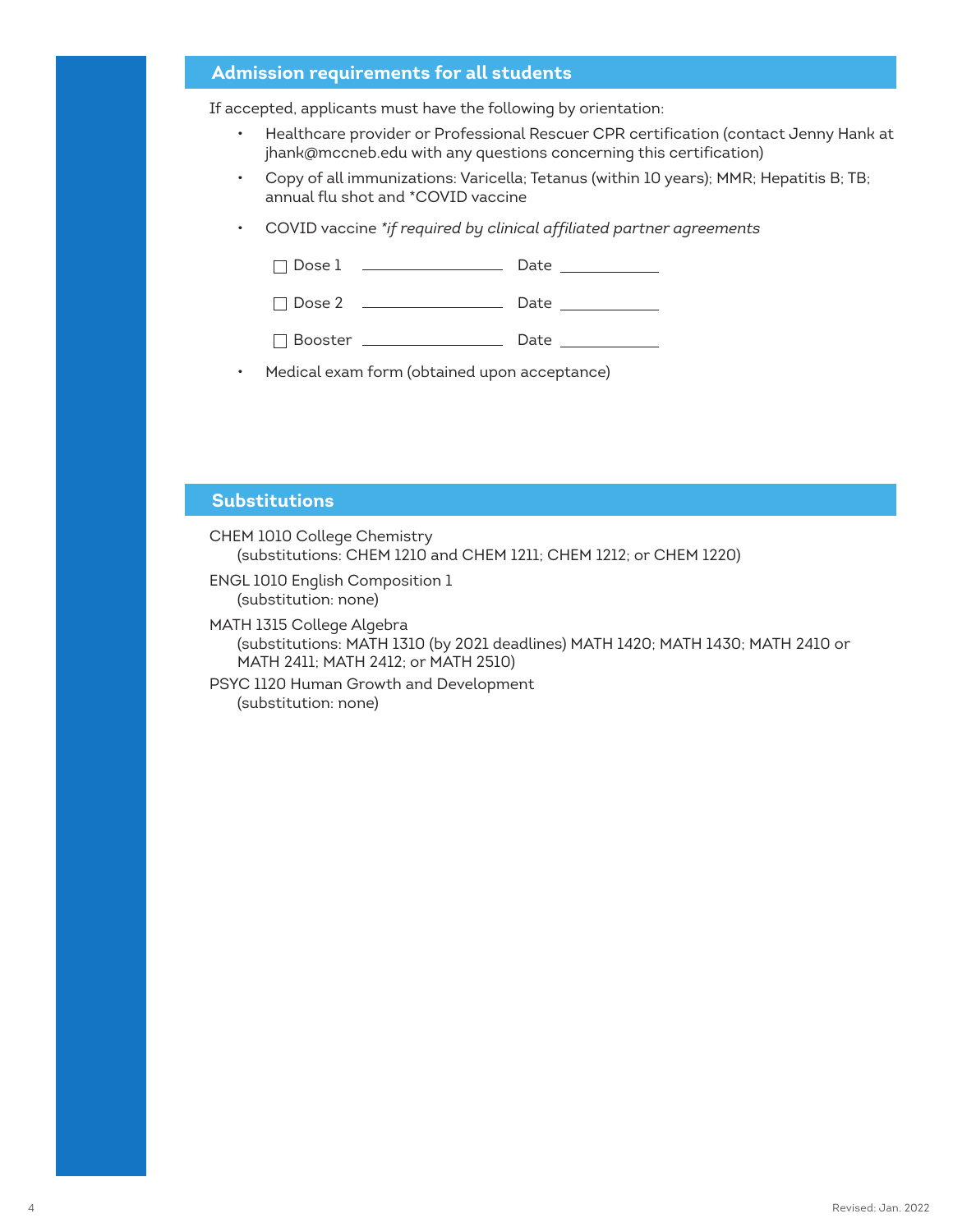

## **ASSOCIATE DEGREE NURSING APPLICATION FORM**

## **Application deadline: June 1 for fall quarter start; March 1 for summer quarter start**

| Personal (print or type)                       |               |                |                                                                                                                                                   |                 |                                                                                                                                                                                                                                                                                                                                                                                                                                                                                                                                                                                                                     |                |
|------------------------------------------------|---------------|----------------|---------------------------------------------------------------------------------------------------------------------------------------------------|-----------------|---------------------------------------------------------------------------------------------------------------------------------------------------------------------------------------------------------------------------------------------------------------------------------------------------------------------------------------------------------------------------------------------------------------------------------------------------------------------------------------------------------------------------------------------------------------------------------------------------------------------|----------------|
| Full legal name ______________________________ |               | (last)         |                                                                                                                                                   |                 |                                                                                                                                                                                                                                                                                                                                                                                                                                                                                                                                                                                                                     |                |
|                                                |               |                | (first)                                                                                                                                           |                 | (full middle)                                                                                                                                                                                                                                                                                                                                                                                                                                                                                                                                                                                                       | (maiden)       |
|                                                |               |                |                                                                                                                                                   |                 | MCC student ID and the contract of the contract of the contract of the contract of the contract of the contract of the contract of the contract of the contract of the contract of the contract of the contract of the contrac                                                                                                                                                                                                                                                                                                                                                                                      |                |
|                                                |               |                |                                                                                                                                                   |                 |                                                                                                                                                                                                                                                                                                                                                                                                                                                                                                                                                                                                                     |                |
|                                                |               |                |                                                                                                                                                   | (city)          | (state)                                                                                                                                                                                                                                                                                                                                                                                                                                                                                                                                                                                                             | (ZIP)          |
|                                                |               |                |                                                                                                                                                   |                 |                                                                                                                                                                                                                                                                                                                                                                                                                                                                                                                                                                                                                     |                |
|                                                |               | (name)         |                                                                                                                                                   |                 | (address)                                                                                                                                                                                                                                                                                                                                                                                                                                                                                                                                                                                                           |                |
|                                                | (home)        |                | (work)                                                                                                                                            |                 | (cell, circle one: iPhone or Android)                                                                                                                                                                                                                                                                                                                                                                                                                                                                                                                                                                               |                |
|                                                |               |                |                                                                                                                                                   |                 |                                                                                                                                                                                                                                                                                                                                                                                                                                                                                                                                                                                                                     |                |
| Gender: <u>I</u> male                          |               | $\Box$ female  |                                                                                                                                                   |                 |                                                                                                                                                                                                                                                                                                                                                                                                                                                                                                                                                                                                                     |                |
|                                                |               |                |                                                                                                                                                   | (month)         | (day)                                                                                                                                                                                                                                                                                                                                                                                                                                                                                                                                                                                                               | (year)         |
| Marital status:                                |               |                |                                                                                                                                                   |                 |                                                                                                                                                                                                                                                                                                                                                                                                                                                                                                                                                                                                                     |                |
|                                                | $\Box$ single | $\Box$ married | $\Box$ widowed                                                                                                                                    | $\Box$ divorced |                                                                                                                                                                                                                                                                                                                                                                                                                                                                                                                                                                                                                     |                |
| U.S. citizen: $\Box$ yes                       |               | $\Box$ no      |                                                                                                                                                   |                 |                                                                                                                                                                                                                                                                                                                                                                                                                                                                                                                                                                                                                     |                |
| If no, type of visa:                           |               | $\Box$ student |                                                                                                                                                   |                 |                                                                                                                                                                                                                                                                                                                                                                                                                                                                                                                                                                                                                     |                |
| Have you previously enrolled at MCC?           |               |                | $\Box$ no                                                                                                                                         |                 | $\begin{tabular}{ c c c c c } \hline \quad \quad \quad & \quad \quad \quad & \quad \quad \quad & \quad \quad \quad \\ \hline \quad \quad \quad & \quad \quad & \quad \quad & \quad \quad & \quad \quad \\ \hline \quad \quad \quad & \quad \quad & \quad \quad & \quad \quad & \quad \quad \\ \hline \quad \quad & \quad \quad & \quad \quad & \quad \quad & \quad \quad \\ \hline \quad \quad & \quad \quad & \quad \quad & \quad \quad & \quad \quad \\ \hline \quad \quad & \quad \quad & \quad \quad & \quad \quad & \quad \quad \\ \hline \quad \quad & \quad \quad & \quad \quad & \quad \quad & \quad \quad$ |                |
|                                                |               |                |                                                                                                                                                   |                 |                                                                                                                                                                                                                                                                                                                                                                                                                                                                                                                                                                                                                     |                |
|                                                |               |                |                                                                                                                                                   |                 |                                                                                                                                                                                                                                                                                                                                                                                                                                                                                                                                                                                                                     |                |
|                                                |               |                |                                                                                                                                                   |                 |                                                                                                                                                                                                                                                                                                                                                                                                                                                                                                                                                                                                                     |                |
|                                                |               |                | (street)                                                                                                                                          | (city)          | (state)                                                                                                                                                                                                                                                                                                                                                                                                                                                                                                                                                                                                             | (ZIP)          |
|                                                |               |                | Colleges previously attended other than MCC (if applicable):<br>to Metropolitan Community College, Records, P.O. Box 3777, Omaha, NE 68103-0777.) |                 | (In order to complete the application process, all colleges/universities you have attended must send an official academic transcript                                                                                                                                                                                                                                                                                                                                                                                                                                                                                |                |
|                                                | College       |                | Address                                                                                                                                           |                 |                                                                                                                                                                                                                                                                                                                                                                                                                                                                                                                                                                                                                     | Dates attended |
|                                                |               |                |                                                                                                                                                   |                 |                                                                                                                                                                                                                                                                                                                                                                                                                                                                                                                                                                                                                     |                |
|                                                |               |                |                                                                                                                                                   |                 |                                                                                                                                                                                                                                                                                                                                                                                                                                                                                                                                                                                                                     |                |
|                                                |               |                | $\frac{1}{2}$                                                                                                                                     |                 |                                                                                                                                                                                                                                                                                                                                                                                                                                                                                                                                                                                                                     |                |
|                                                |               |                |                                                                                                                                                   |                 |                                                                                                                                                                                                                                                                                                                                                                                                                                                                                                                                                                                                                     |                |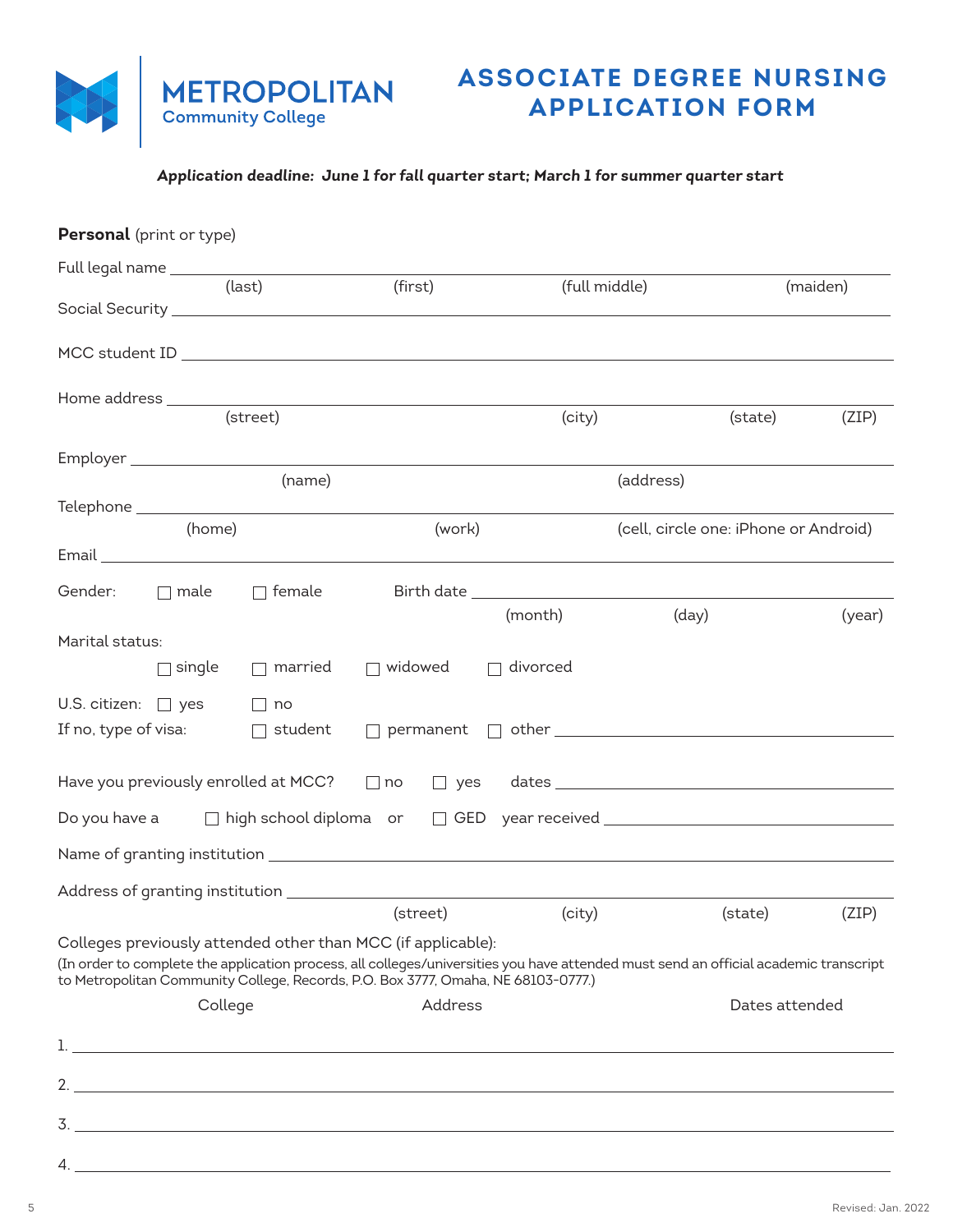

Are you:

## **ASSOCIATE DEGREE NURSING APPLICATION FORM**

Furnishing the following information is not a requirement for admission and will not be used in admission discussions. The data will be used for statistical purposes only.

| ou:                        | For those individuals who are non-Hispanic/Latino, |  |
|----------------------------|----------------------------------------------------|--|
| $\Box$ Hispanic/Latino     | select one or more of the following:               |  |
| $\Box$ Non-Hispanic/Latino | American/Alaska Native                             |  |
|                            | Asian                                              |  |
|                            | <b>Black or African American</b>                   |  |
|                            | Hawaiian/Pacific Islander                          |  |
|                            | White                                              |  |
|                            |                                                    |  |
|                            |                                                    |  |

I certify that to the best of my knowledge, the information furnished in this application is true and complete. I agree that if such information or any other information upon which my admission is based is not true or complete, the College may rescind my acceptance. I further agree that I will abide by the rules and regulations of the College including but not limited to those rules contained in the current College catalog.

I acknowledge that all official transcripts that I forward to the College become the property of the College and will not be forwarded to another institution or returned to me.

| Applicant signature | Date |
|---------------------|------|
| Printed name        |      |

Submit completed application and checklist to any academic advisor at MCC.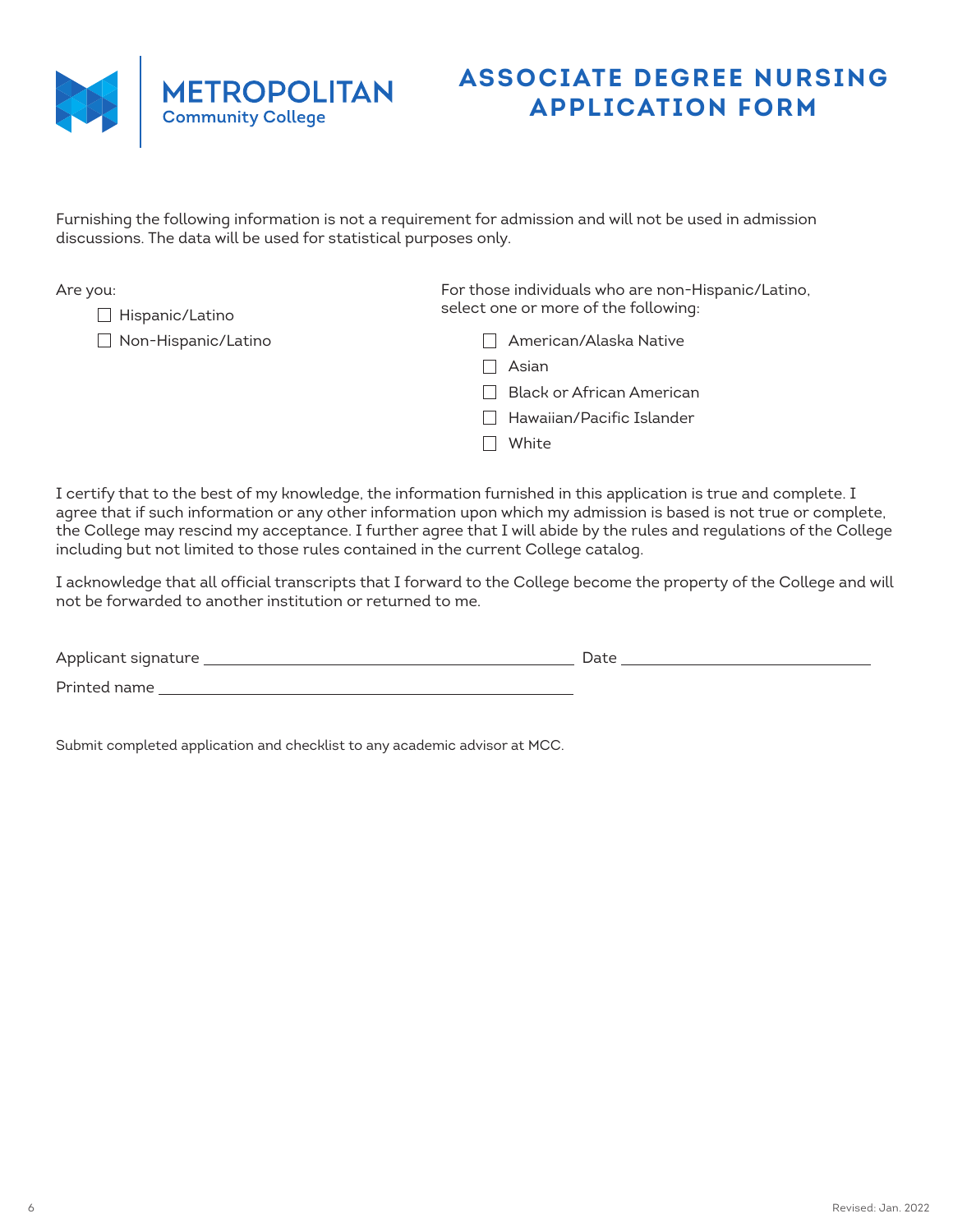

**Nursing program admission requirement**

Test of Essential Academic Skills (ATI TEAS) Nursing Program Admission Requirement

The TEAS® was developed to measure basic essential skills in the academic content areas of reading, mathematics, science and english. These entry level skills are important for nursing program applicants. MCC requires applicants to the LPN and the RN programs to complete the ATI TEAS. The test must be taken within three years of the application deadline.

## **What it is**

The ATI TEAS is a 170-item multiple-choice test (20 questions are pre-test items, leaving 150 scored items).

| <b>Content area</b>          | <b>Number of questions</b> | <b>Time Limit</b> |
|------------------------------|----------------------------|-------------------|
| Reading                      | 53                         | 64 minutes        |
| Math (Calculator in program) | 36                         | 54 minutes        |
| Science                      | 53                         | 63 minutes        |
| English                      | 28                         | 28 minutes        |
| <b>Total</b>                 | 170                        | 209 minutes       |

### **Minimum score requirements**

The minimum acceptable score for the Test of Essential Academic Skills (TEAS), is 50 percent or higher in each of the four subcategories and overall individual score. No exceptions.

### **How to prepare**

A study manual for the ATI TEAS is available. All applicants should review the study manual to prepare for the test. Study manuals are available for use at the Library and the Academic Resource Centers as well as for purchase from the MCC Bookstores and from the publisher, ATI Testing. An online practice assessment is also available from ATI Testing, for a fee.

### **When the test should be taken**

Students must complete the test prior to the application deadline. Students are permitted one retake, but must wait 30 days. Applicants are recommended to schedule the test 45 days prior to the application deadline so that adequate time is available for a retake if it's needed. Students should take the test after completing general education courses related to the TEAS® content areas.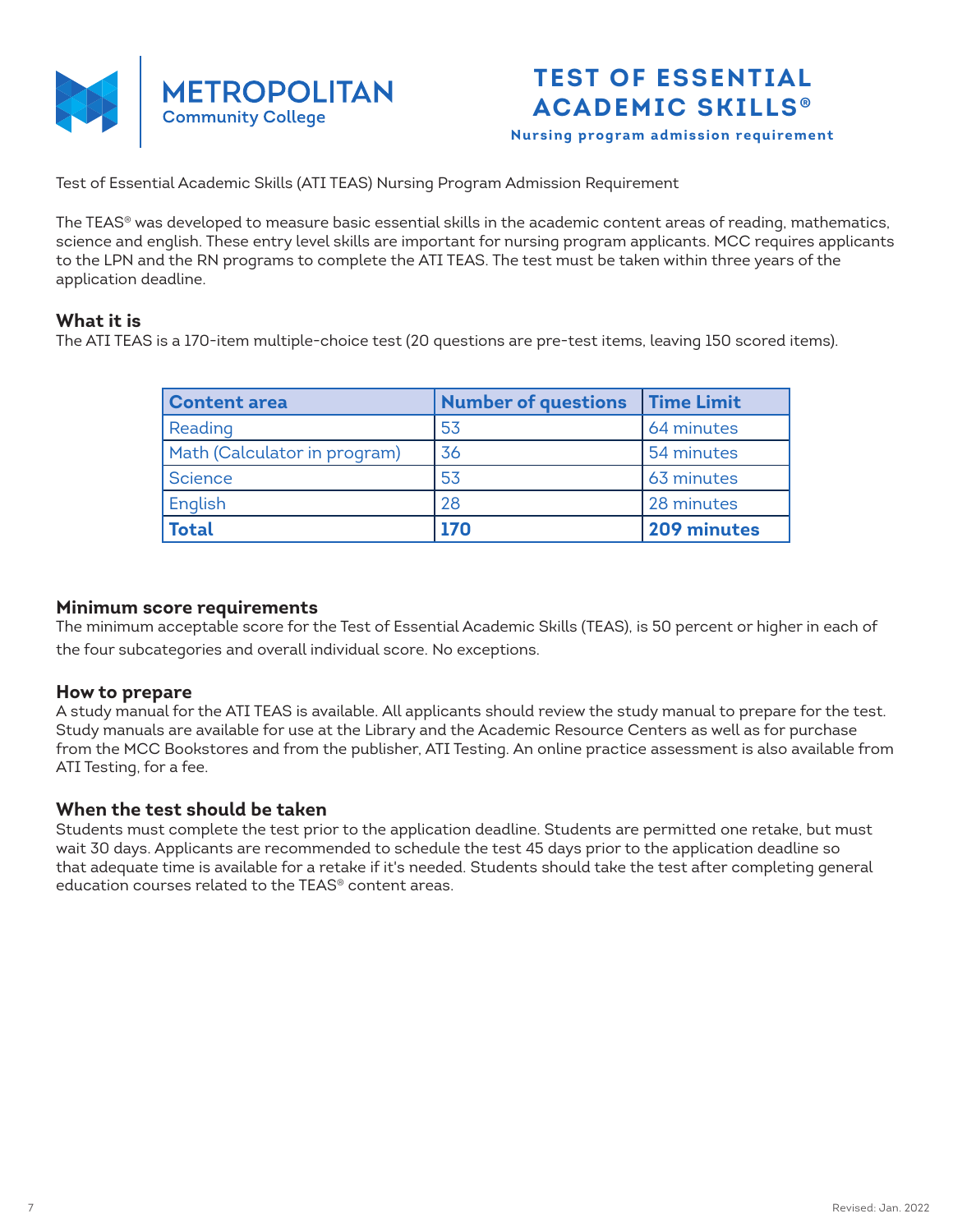



**Nursing program admission requirement**

### **Schedule the test**

Schedule your test by calling or stopping by the Testing Center at:

| Fort Omaha Campus Testing Center 531-MCC-2204     |  |
|---------------------------------------------------|--|
| Elkhorn Valley Campus Testing Center 531-MCC-1278 |  |
| South Omaha Campus Testing Center 531-MCC-4613    |  |
| Sarpy Center Testing Center 531-MCC-3803          |  |

#### **Allow 3.5 hours for the test.**

Before test day, you must create an account with the ATI testing company to set up your username and password. If you have questions after following the steps below, feel free to call one of the Testing Centers listed above.

To do this:

- 1. Got to atitesting.com.
- 2. Click **create an account** located below the Sign On box.
- 3. As you complete the **user information** page, be sure to select METROPOLITAN CC ADN NE from the institution information drop down box.
- 4. Once you've finished entering your information, click **register**.

#### **You will need your ATI username and password to begin the test.**

### **Retake policy**

Applicants must wait 30 days before retaking the TEAS® and the test can only be taken twice within three years of the application date.. Retakes are scheduled in the same manner as the first test. Note: The most recent score is used for selection purposes.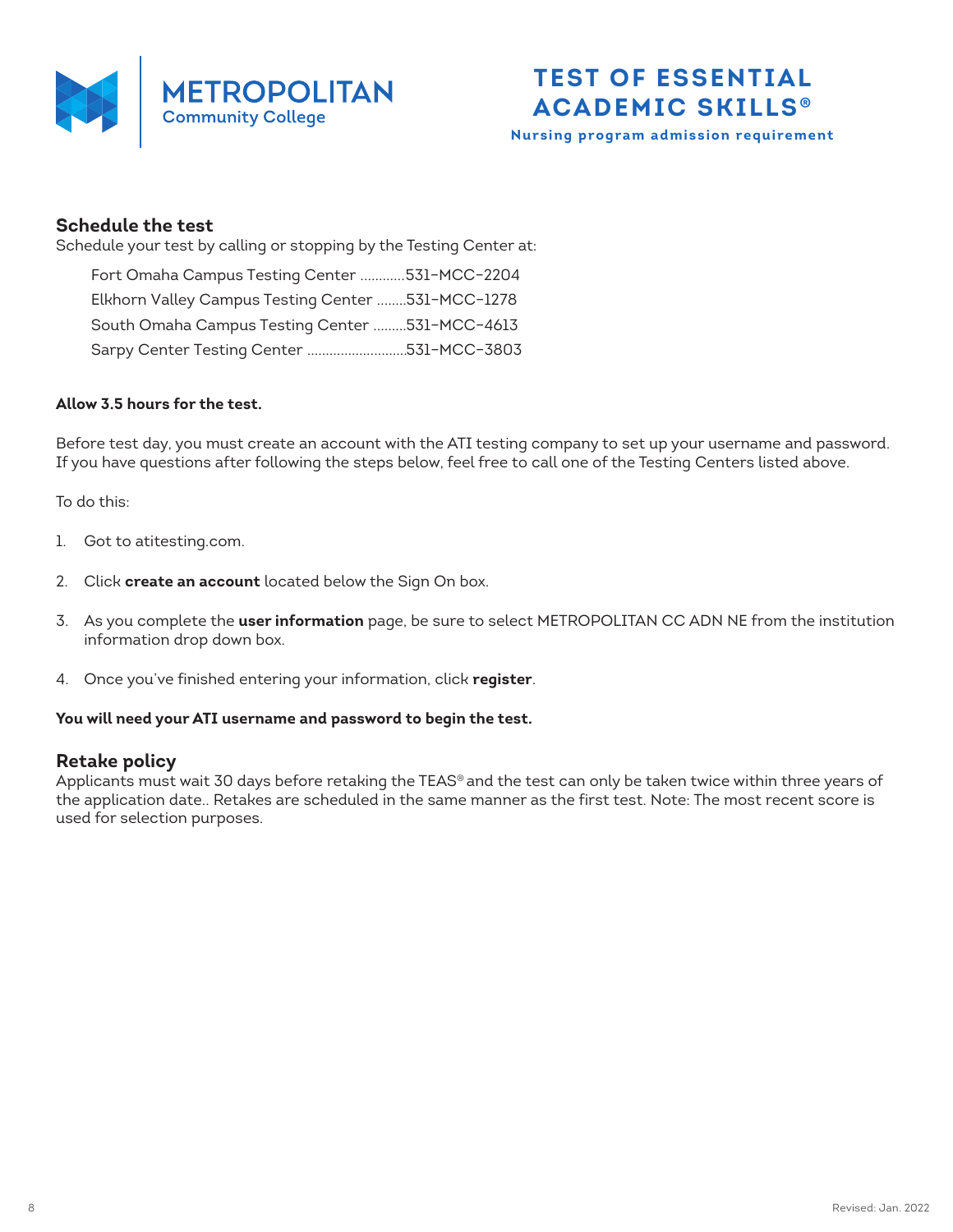

# **ASSOCIATE DEGREE NURSING TECHNICAL STANDARDS**

All healthcare students are required to meet definite standards for the profession and for practical performance. Upon acceptance into one of the aforementioned courses/programs, students will be expected to sign the following document.

The following are specific requirements of all students:

- Ability to stand, sit, walk, push and squat
- Ability to lift and/or carry 25 pounds
- Ability to reach in forward, lateral and overhead motions
- Ability to climb stairs
- Ability to distinguish distance, colors, objects and persons
- Ability to demonstrate depth perception
- Ability to hear conversation, monitor equipment, perform auscultation, use telephone and distinguish background noise
- Ability to distinguish sharp/dull and hot/cold
- Ability to perform fine and gross motor skills with both hands
- Ability to think clearly and calmly in stressful situations
- Ability to communicate effectively, verbally and in writing, using appropriate grammar, spelling and vocabulary
- Ability to work cooperatively with others

I have read the above technical standards and acknowledge that I can comply with each of them.

Applicant signature Applicant signature Social Security or student ID number

Printed name Date Date Date Date Date Date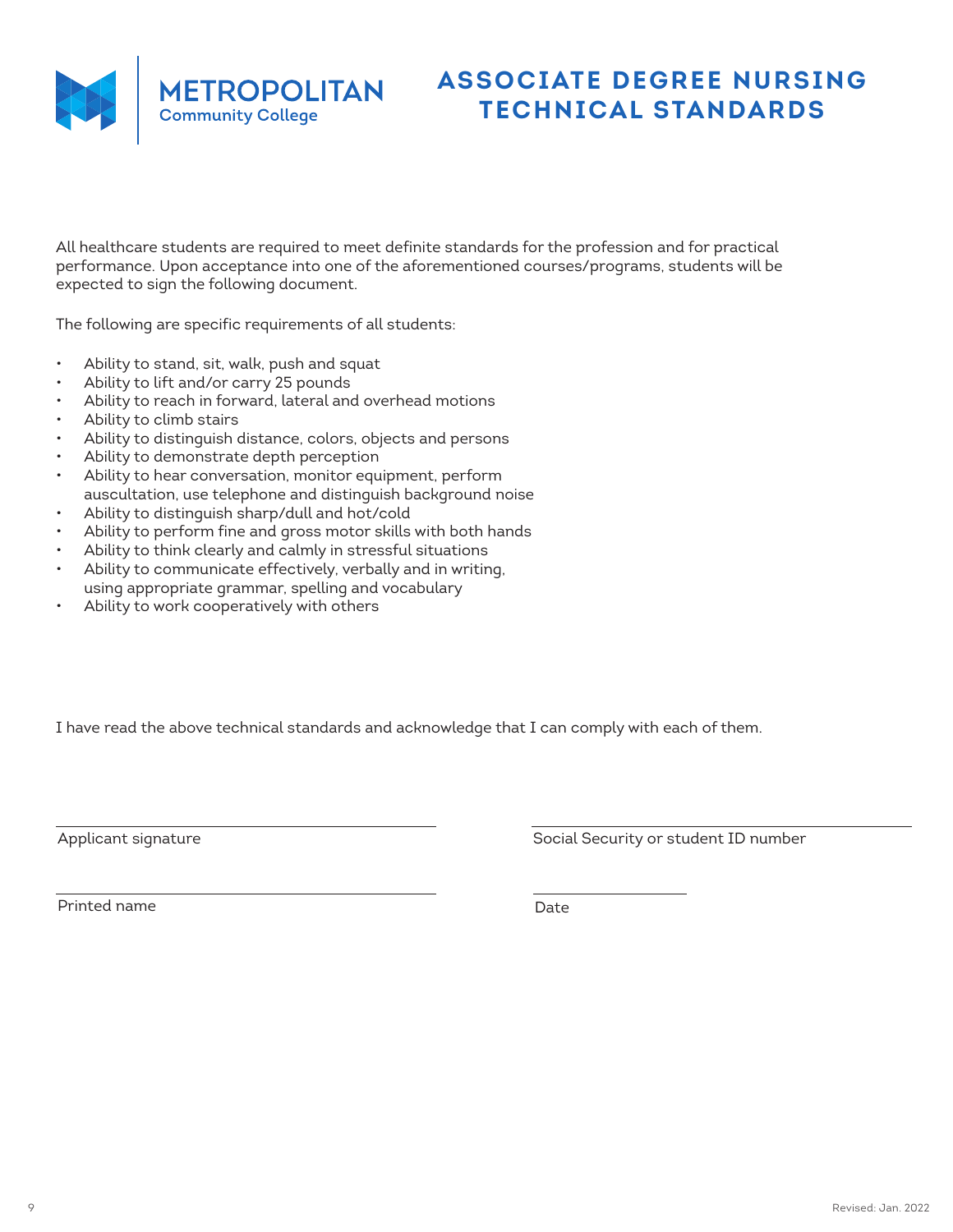

# **PN COMPREHENSIVE PREDICTOR**

**Nursing program admission requirement**

The PN Comprehensive Predictor test assesses the knowledge of LPN student. The test evaluates student comprehension and mastery of basic principles of nursing. Allow three hours for the test.

### **What it is**

The PN Comprehensive Predictor is a 180-item tests based on the NCLEX-PN test plan. The assessments are based on the following areas:

- Adult medical surgical
- **Fundamentals**
- Management
- Maternal newborn
- Mental health
- Nursing care of children
- Nutrition
- Pharmacology

Students will have 180 minutes (three hours) to complete the proctored assessment.

### **How to prepare**

There is an online practice test, available via the ATI website (fee for the practice test). Students can also prepare by utilizing their NCLEX study material. Subjects learned in LPN/PN classes should be studied, even if the subject matter is not utilized in your current position. Examples: obstetrics, medications and healthcare management are some of the subjects that can surprise students.

### **Minimum score required**

The minimum score for admission into the MCC Associate Degree Nursing program is 85 percent probability score.

### **When the test should be taken**

Students must complete the test prior to the application deadline. Students are permitted one retake per year (maximum of two per year) but must wait 45 days. The recommendation is to schedule the test 45 days prior to the application deadline so adequate time is available or a retake if it is needed. The most recent score is used when the test is retaken. This test is a requirement for all students who have had their LPN certification for more than five years from the application date or for students who have received their LPN certification from an institution other than MCC.

## **Before coming to take the test**

Register with ATI Testing to set up your username and password. You will need the username and password to begin the test.

#### To do this:

- Visit atitesting.com.
- Create a new account.

• As you complete the user information page, select METROPOLITAN CC AND NE (for Registered Nursing)

- from the institution information dropdown box.
- Select register.

### **Schedule the test**

Schedule testing by calling a Testing Center

| <b>Elkhorn Valley Campus</b> | 531-MCC-1278 |
|------------------------------|--------------|
| Fort Omaha Campus            | 531-MCC-2204 |
| Sarpy Center                 | 531-MCC-3800 |
| South Omaha Campus           | 531-MCC-4613 |
|                              |              |

### **Retake Policy**

Applicants must wait 45 days before retaking the PN Comprehensive Predictor. The most recent score is used for admission purposes. Retakes are scheduled in the same manner as the first test. MCC policy allows the PN Comprehensive Predictor to be taken twice per year at maximum.

Metropolitan Community College affirms a policy of equal education, employment opportunities and nondiscrimination in providing services to the public. To read our full policy statement, visit mccneb.edu/nondiscrimination.